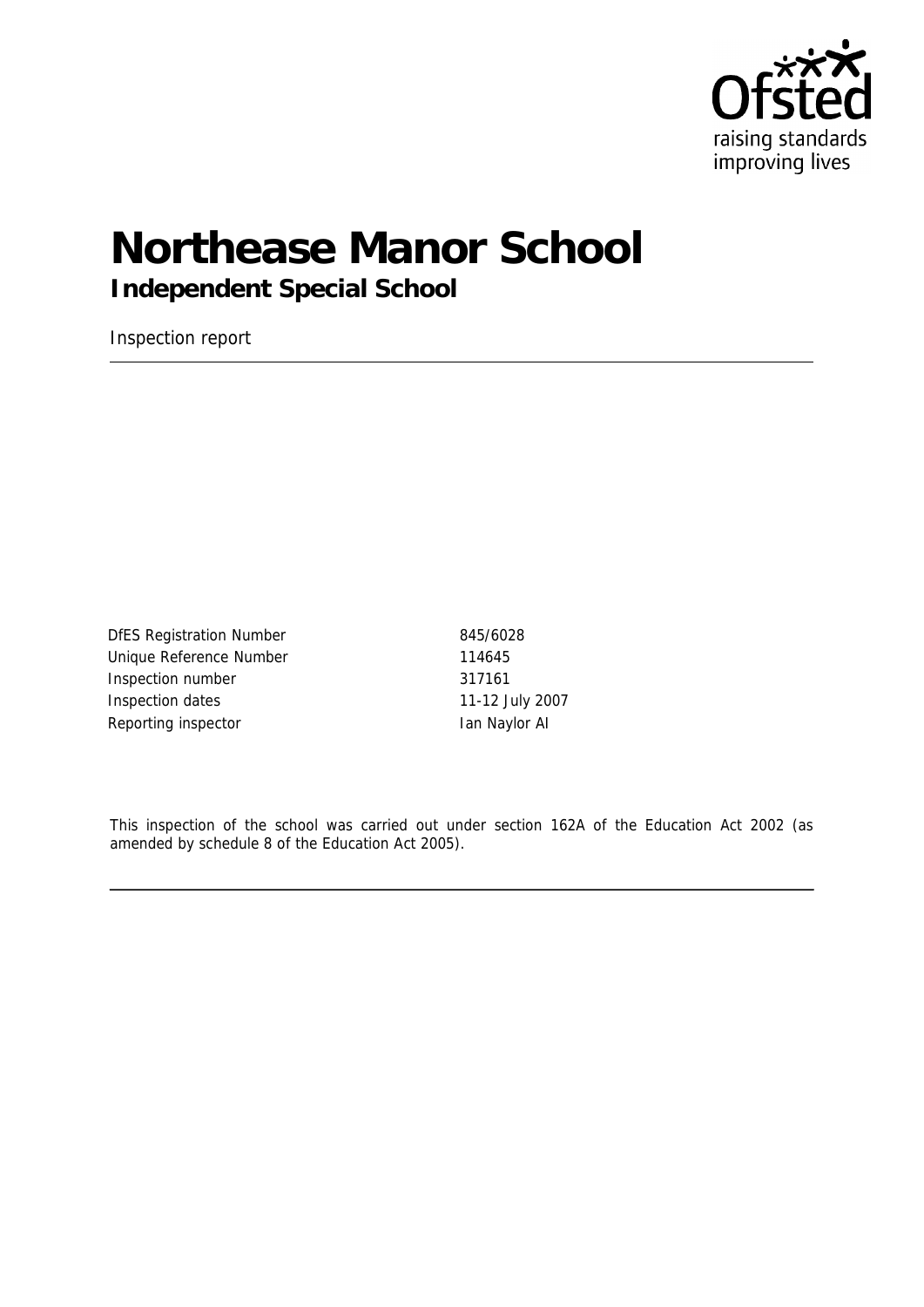© Crown copyright 2008

Website: www.ofsted.gov.uk

This document may be reproduced in whole or in part for non-commercial educational purposes, provided that the information quoted is reproduced without adaptation and the source and date of publication are stated.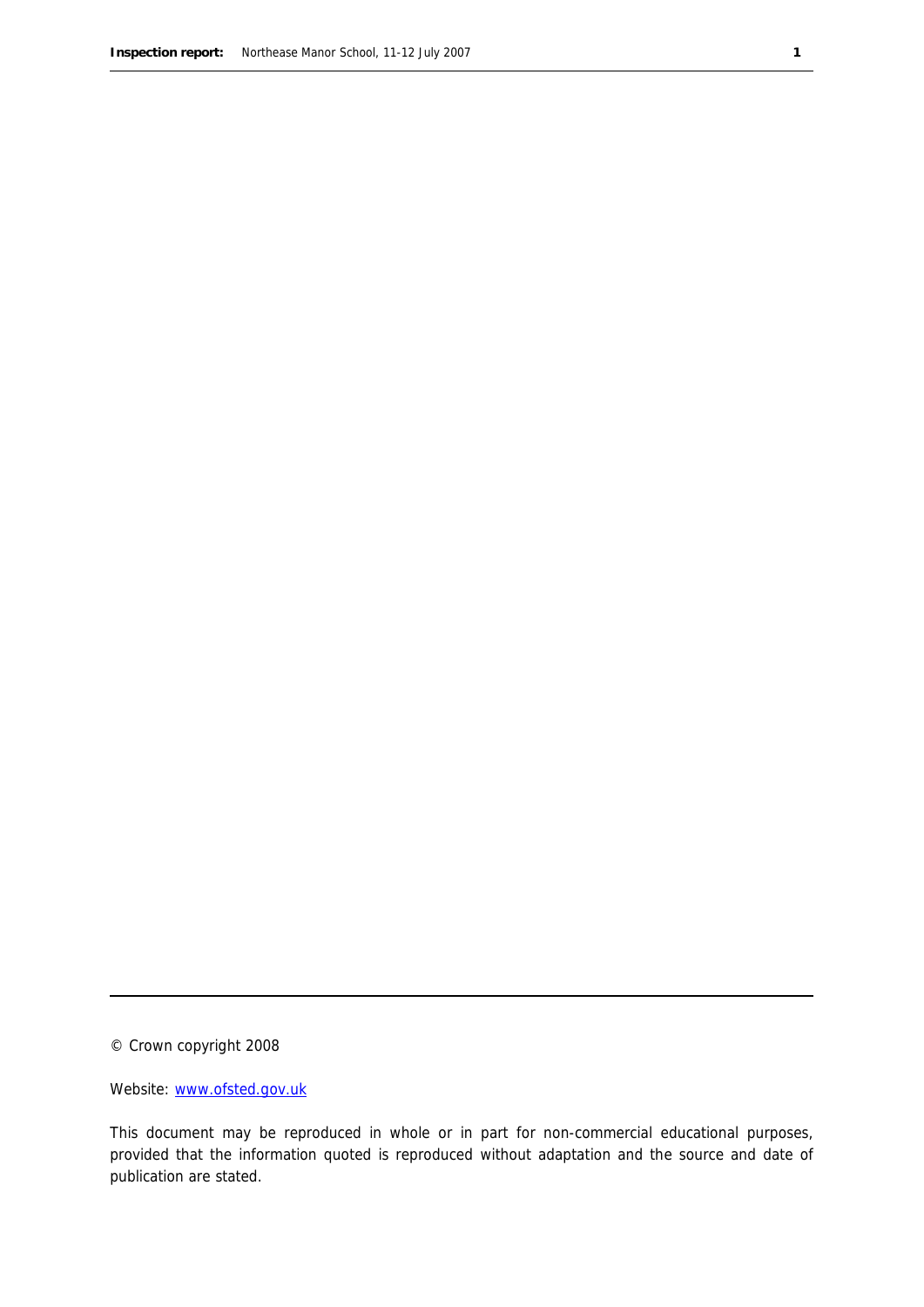### **Purpose and scope of the inspection**

This inspection was carried out by Ofsted under section 162A of the Education Act 2002, as amended by schedule 8 of the Education Act 2005, in order to advise the Secretary of State for Education and Skills about the school's suitability for continued registration as an independent school.

## **Information about the school**

Northease Manor is a co-educational day and weekly boarding independent special school for the education of potentially able pupils who have a range of specific learning difficulties including dyslexia, dyspraxia or dyscalculia. The majority of pupils have experienced significant difficulties or failure in their previous educational placement; some have become school refusers. Pupils are of average or above average ability. There is an approximate ratio of one girl to every ten boys. Pupils come from a range of socio-economic backgrounds. Approximately half of the pupils are boarders. The school is a charitable trust. Approximately 70% of the pupils are funded by Local Authorities.There are ten class groups. Pursuit of excellence is a key aim of the school's philosophy.

## **Evaluation of the school**

Northease Manor is an excellent school that provides a very relevant and very high quality of education for its pupils. The leadership of the curriculum and the quality of education is exemplary. There is an outstanding curriculum that matches the individual needs of pupils and promotes their self-esteem, confidence and skills of independence. Teaching is of a good quality. This means that pupils achieve outstanding success in a range of skills, knowledge and understanding that prepare them very well for their future. The school provides outstanding value for money.

#### **Quality of education**

The curriculum is outstanding. It is tailored to the individual needs of pupils and offers a range of well planned activities to support their learning. Excellent opportunities are provided for pupils to participate in a wide range of GCSE and Entry Level courses. An exceptionally high quality of provision for literacy and numeracy gives particular emphasis to supporting pupils with dyslexia and other learning difficulties and disabilities. A very good multi- sensory approach to learning stems from excellent support by specialist speech and language and occupational therapists. Class sizes are small and much of the teaching is on an individual or small group basis. This ensures that each pupil has the best possible attention to their individual learning needs. There is also very good provision for personal, social and health education (PSHE), for art, technology, physical education (PE), information and communication technology (ICT) and drama. Provision in the other subjects is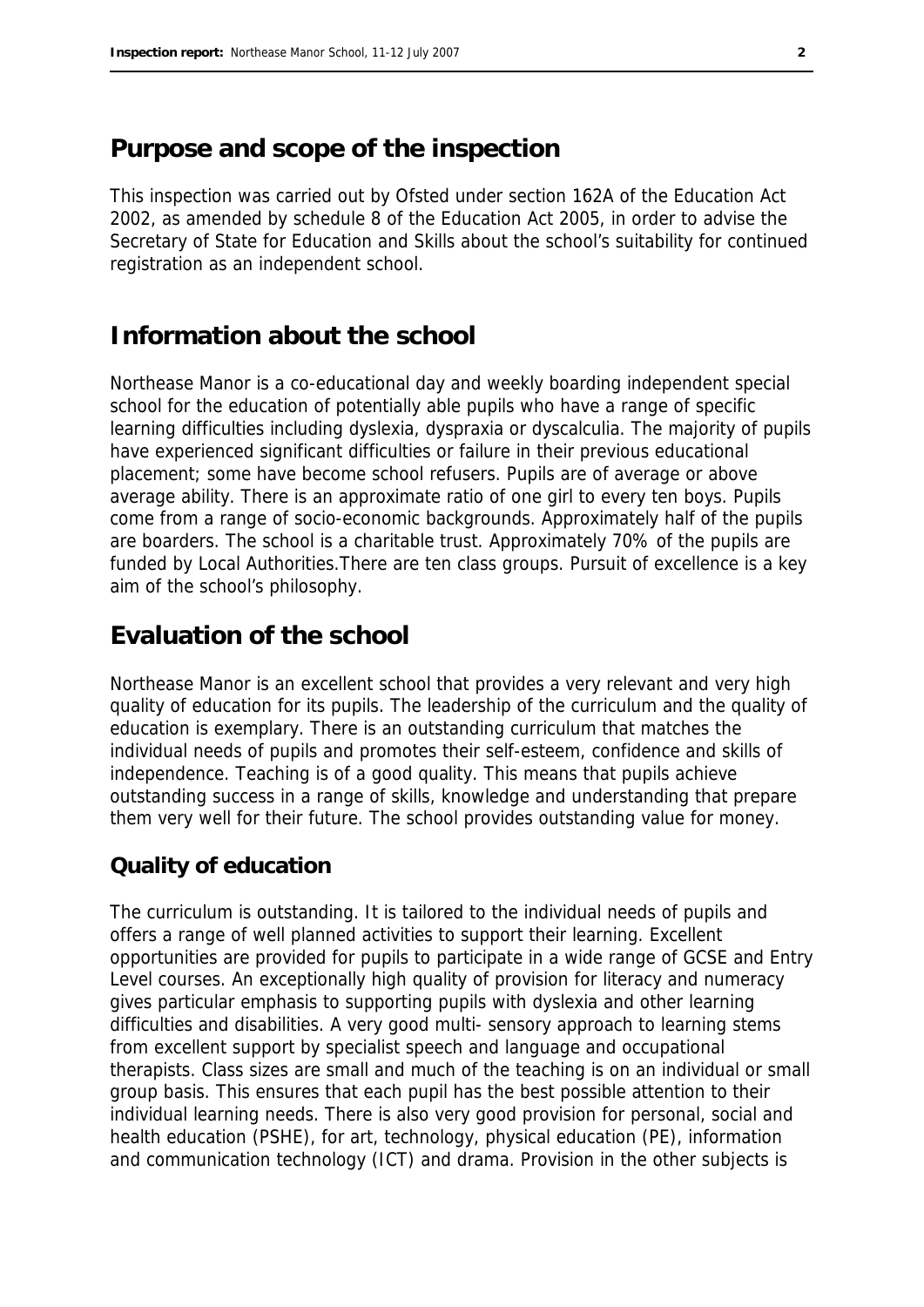good. Pupils' economic awareness is especially well promoted by the acquisition of basic literacy and numeracy skills. It is also well supported by work-related learning, work experience and careers education in conjunction with the Connection careers adviser. Pupils are helped to become fit and healthy through the wide range of physical activities, including sports and swimming. There is enrichment through a wide variety of supporting activities, visits out of school, visitors and specialist teachers. The boarding facilities provide very good opportunities to extend learning throughout the day both for boarders and with access to after school activities by day pupils.

The curriculum is particularly well managed by the senior management team and heads of lower, middle and upper departments. Planning is clear and comprehensive and continually under review to ensure a high quality of provision is delivered to pupils. Parents report that they are highly satisfied with the way in which the curriculum offers opportunities for their child to grow in their personal development.

Teaching is good overall. Often it is outstanding. The quality of teaching and learning is satisfactorily monitored by senior staff. There is a comprehensive range of continuous professional development offered to teachers. This increases their teaching skills and confidence in meeting pupils' individual needs. However, a more robust system for monitoring lessons would improve the consistency of teaching across the subjects and departments. In the most effective lessons teachers understand the needs of pupils particularly well. They make use of individual education plans and assessments when planning activities. Subject knowledge is excellent and well applied. Teachers have high expectations of cooperation and effort from pupils and use the school's behaviour management and grading system effectively. In this way they motivate pupils to learn and minimise the potential for disruption if pupils feel frustrated or unsuccessful. Teachers develop excellent relationships with pupils and this helps to inspire pupils' confidence in their own abilities and strengthens their self-esteem. Teachers work in close collaboration with the speech and language therapist and occupational therapist. This helps to ensure that pupils enjoy the best opportunities to overcome their specific learning difficulties. Teaching assistants give good support to pupils' learning in most lessons. However, their skills and talents are not always used to best effect because teachers' planning is not specific enough about how they should contribute to supporting individual pupils' needs. A common lay out for teachers' planning is not in use and so it is not as easy as it could be to monitor the quality of teaching and learning. In the very few less successful lessons relationships are not as strong and an element of weaker behaviour management prevents pupils from concentrating fully on their learning and this affects their performance.

There is a very thorough system for assessment across the school. Staff have extensive knowledge of pupils' learning and emotional needs. Detailed records are kept of pupils' performances in reading, spelling and numeracy as well as of their progress in each of the subjects. Data from these records is collected and analysed to inform future planning for teaching. Individual education plans are kept up to date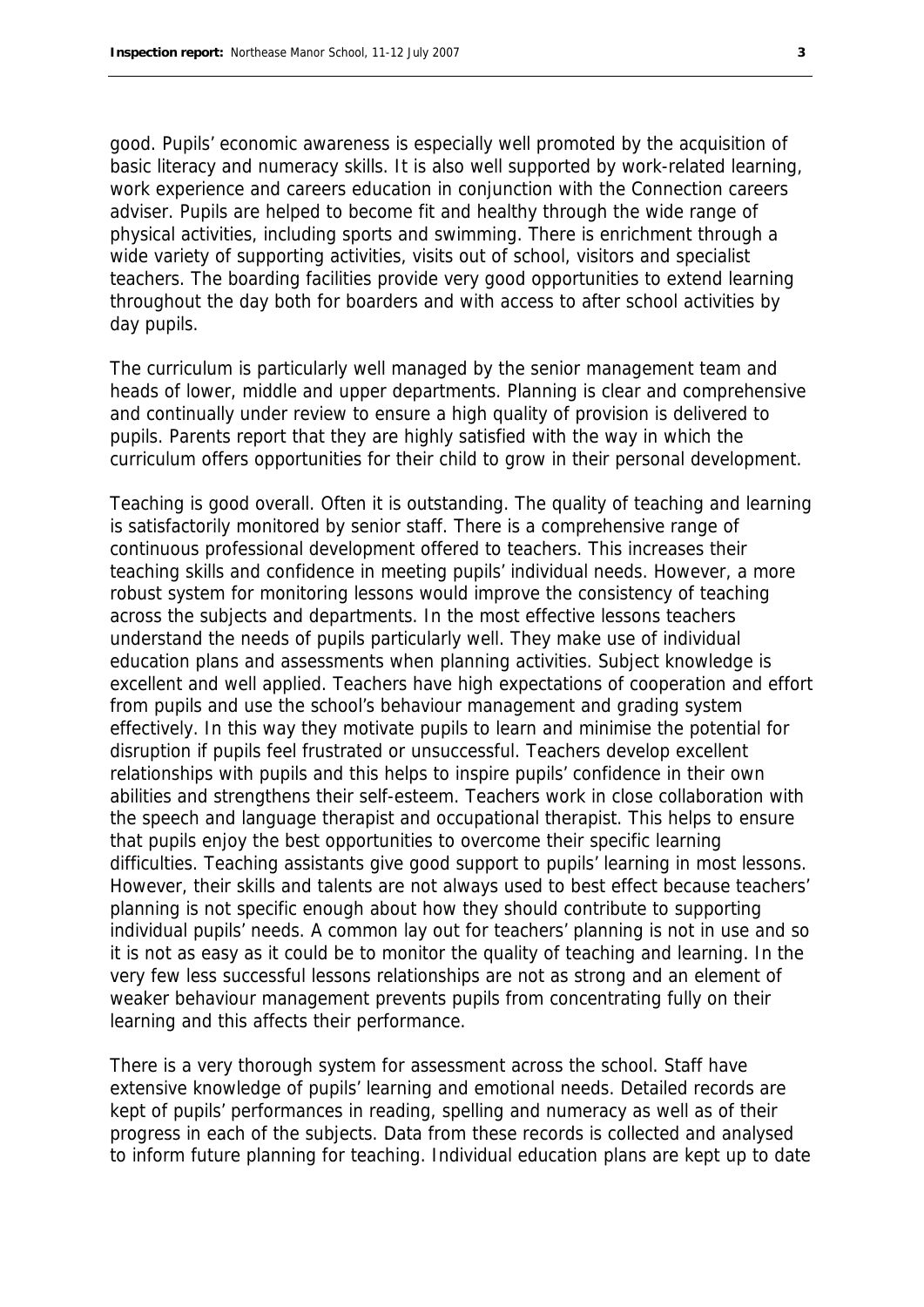and are valuable tools in transforming the assessment process into learning objectives for each pupil. Targets are set for each pupil in literacy, numeracy and social skills. Pupils know what their targets are and work hard to meet them.

The progress that pupils make is outstanding. Pupils clearly enjoy their lessons and are very proud of their achievements and successes. They achieve significant success across a range of academic and social activities. They make huge gains in their literacy and numeracy skills, often from very low starting points from when they first start at the school. Above all, pupils enjoy enormous success in raising their levels of self-confidence and self-esteem. There has been year on year improvements in the GCSE grades across the core subjects of English, mathematics and science. Most pupils achieve at least 5 grades at GCSE or Entry level. There are significant differences in cohorts each year which can have an effect upon results. The school works hard to adjust for these and through effective teaching and a strong curriculum to sustain and improve pupil's individual levels of performance.

English is one of the hardest subjects for most pupils because of their learning needs. There is consequently a more variable number of pupils who gain five Grade C or above at GCSE. 2006 was a less successful year, whereas 2007 predicted grades are much higher. School records show that all pupils make very significant progress in their reading and spelling ages during the time they are at the school which indicates a significant value added performance for pupils as a consequence of the excellent curriculum and good teaching. Overall, pupils achieve good success in their literacy skills.

There is outstanding progress made in mathematics, art, technology, dance and drama, with above the national average yearly increases in the number gaining five Grades C or above at GCSE. An exceptionally high standard is achieved in course work for both art and technology. This was put on display for parents prior to Year 11 leaving school and many reported how delighted and amazed they are at the high quality of pupils' work on display. Pupils also make very good progress in PE, especially in swimming and this supports personal development very well. Pupils have excellent success in their personal development through PSHE and other learning opportunities made available to them. There are numerous examples of pupils achieving remarkable success after leaving school in further and higher education and in business and commerce. Pupils are encouraged to join local organisations that promote their skills of independence and confidence, their organisation skills and leadership. This gives them good opportunities to become aware of and support their local community. At the end of Year 11 all pupils move successfully into further education, work-based training or higher education.

#### **Spiritual, moral, social and cultural development of the pupils**

Provision is outstanding. A real strength of the school is its ability to develop the selfesteem, self-confidence and self-knowledge of its pupils who first arrive at the school having experienced failure and disillusionment elsewhere. Behaviour is good. It can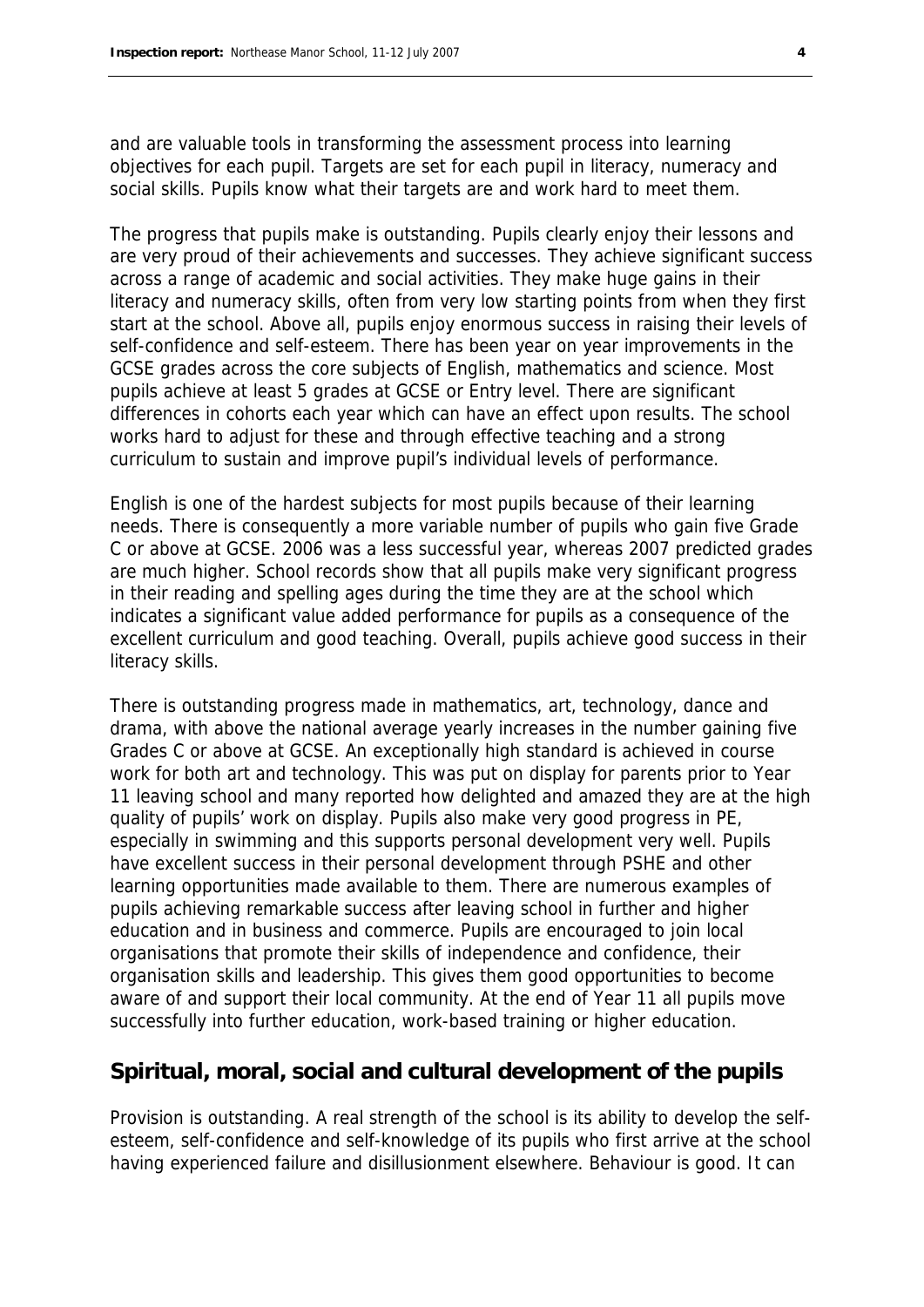be challenging, particularly among the younger students, which reflects frustrations they have suffered in earlier schooling. However, as they start to experience success they generally respond well to the positive behaviour and reward system that is in place and witnessed at the weekly rewards assembly. Pupils form close relationships with their form tutor and, for boarders, the Head of Care and house parents. They also benefit from the services of very experienced counsellors and a speech and language therapist who complement the work of teachers.

Pupils develop a sense of right and wrong. An appreciation of their own and other cultures is fostered through the programme of assemblies and through the wider curriculum. The PSHE curriculum is good throughout the school, especially so in the upper school.

Pupils generally enjoy their education and are able to experience success. Practical subjects, such as art and technology, allow many to show considerable talent. The use of language across the curriculum supports pupils in overcoming their difficulties in learning and to experience success, often for the first time. Facilities for recreation are good and a range of activities on and off-site take place at the end of the school day for boarding pupils. Attendance is slightly above the national average.

There is good preparation for future economic well being, including the provision of work experience for pupils in Year 10. There are good links with the Connexions service. Practical skills, such as the ability to use technology and computers, are developed. Year 11 pupils have mock interviews with local business people in preparation for college or employment applications.

Pupils are encouraged to make a positive contribution. This is reflected in activities locally as well as in the raising of money for charities, such as the middle school contribution to support the rebuilding of monsoon ravaged communities in southern India through a charity collection.

#### **Welfare, health and safety of the pupils**

Provision for the welfare, health and safety of pupils is outstanding. All staff receive child protection training as part of their induction and the published policy is detailed, containing practical advice. Relevant background checks are made prior to the appointment of any new staff. Bullying is not tolerated and the DfES guidance is reflected in school policy. Risk assessments and health and safety aspects of the school are within the responsibilities of the bursar. Duties are carried out rigorously in line with DfES guidance. Staff are deployed to provide effective supervision, including the hand over of pupils from care to education staff and vice-versa. Serious disciplinary offences are recorded in a book kept for the purpose, though behaviour and pupils' attitudes to school and to each other are generally very positive. Importantly, the pupils say that they feel safe in school.

First aid provision is good and the school has a matron who looks after health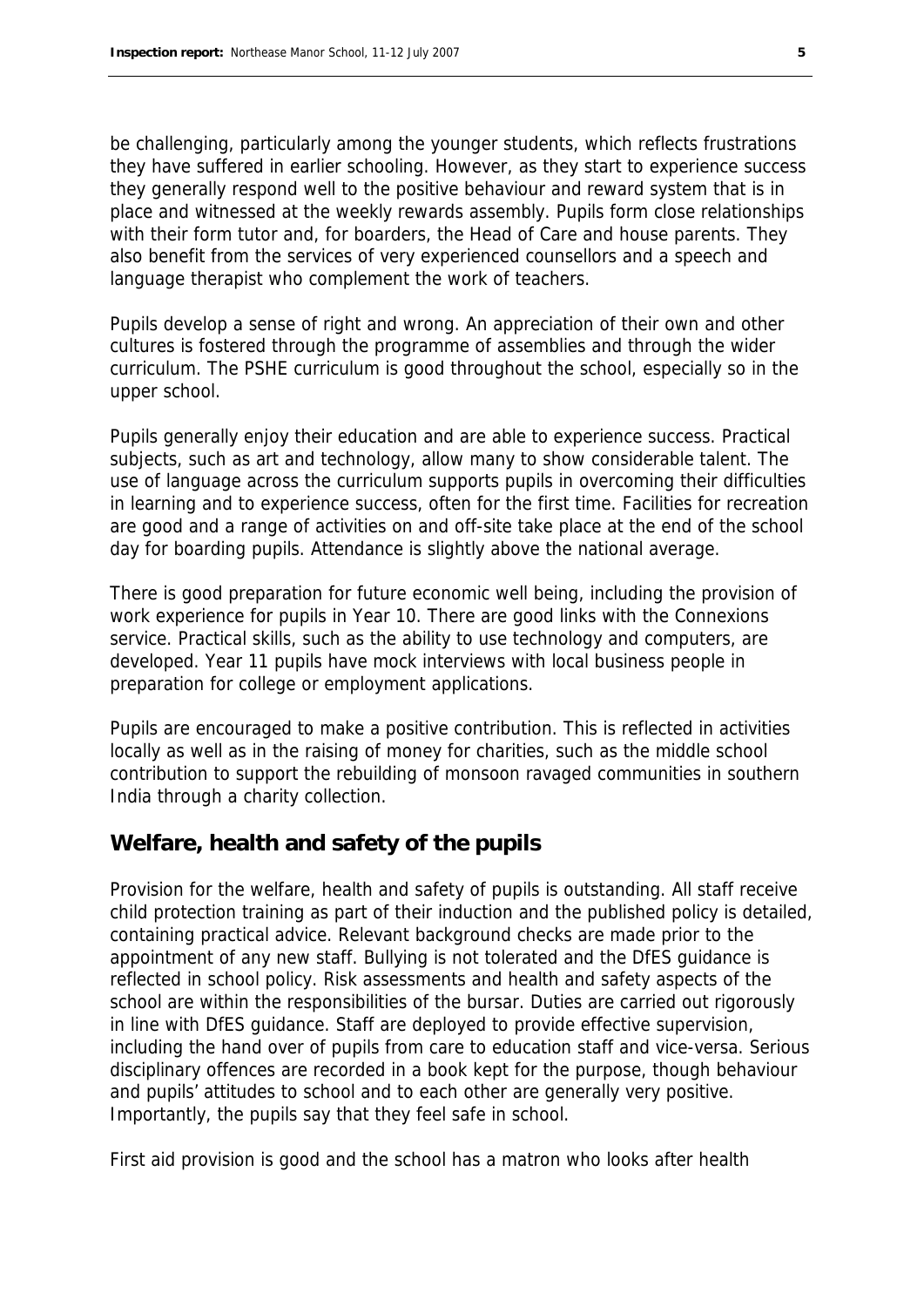matters during the day, including the dispensing of medication which is properly recorded and checked on a weekly basis. Commission for Social Care Inspectorate reports on the boarding facilities are good and procedures for registering admission and attendance are fully in place. The school complies with its duties regarding access contained in the Disability Discrimination Act 2002.

As a partly residential community, the coming together for meals is an important aspect of school life. Efforts to promote a healthy lifestyle and diet are encouraged, including developing a healthier range of food and drinks available at the tuck shop.

#### **Suitability of the proprietor and staff**

The school meets all the required regulations. There are very robust procedures for making the necessary checks on staffing appointments, including those of the Criminal Records Bureau. There is a single central record, which is kept with all the required information on staffing.

#### **School's premises and accommodation**

The buildings and grounds are maintained to a good standard and security is adequate. They make a very pleasant environment for living and learning. The school makes good use of its historically interesting listed buildings and it is good to see modern technology used beneath Tudor beams. Classrooms are of a reasonable size. They are well maintained and equipped. Emergency evacuations can be accomplished safely. There is good provision for pupils who are sick, including the employment of a matron. Meals are served in the Tudor Barn. This is seen as an important element of community life at the school and regulations for the preparation, serving and consumption of food are all met. The most recent CSCI report is very positive about the premises and accommodation of the school.

#### **Provision of information for parents, carers and others**

The prospectus makes clear to parents, carers and others the aims of the school and meets all requirements. Regular reports are prepared for parents and carers about the academic, emotional and social development of pupils. There are regular newsletters and parent workshops. The school has its own website. All these help to promote very good communication with and information for parents. Annual reviews of statements of special educational need are conducted in an appropriate manner and involve parents, carers and the pupils themselves. These include an annual report of the pupil's progress in all aspects of their education. All policies and statements about the curriculum, discipline and exclusions are available on request.

#### **Procedures for handling complaints**

Procedures for handling complaints at both the formal and informal stages are fully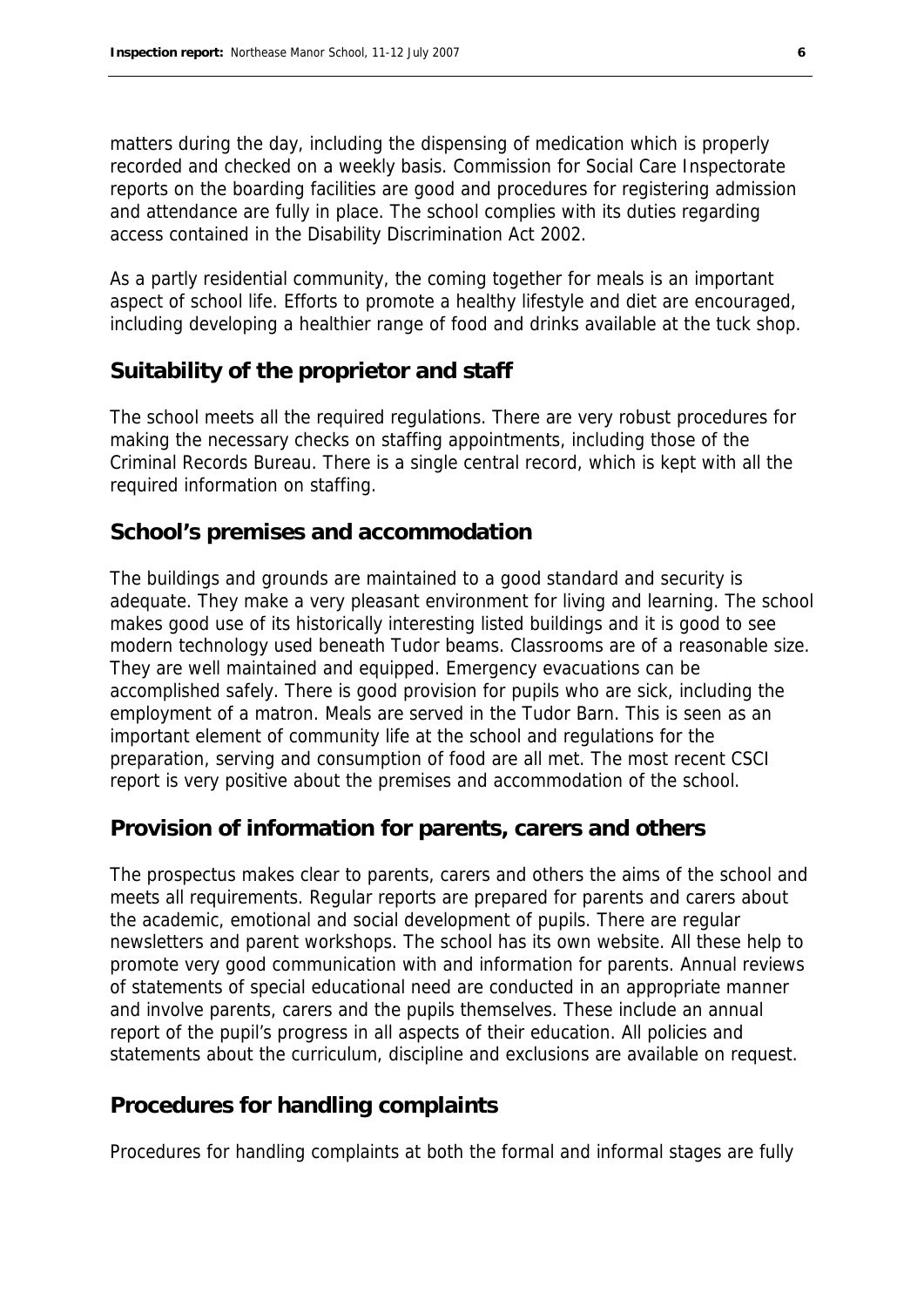in place. The school complies fully with the appropriate regulations, including those pertaining to boarding schools. The published policy is sent out as a document included with the school brochure for parents. The school takes complaints made by pupils seriously, logging them together with details of investigation and outcome, in a specially maintained book.

# **Compliance with regulatory requirements**

The school meets all of the Education (Independent School Standards) (England) Regulations 2003 as amended January 2005.

## **What the school could do to improve further**

While not required by the regulations, the school might wish to consider the following points for development:

- make better use of teaching assistants' time by planning for their involvement in lessons.
- create a common format for lesson planning to assist in the monitoring of teaching and learning.
- develop a more robust system for monitoring of the quality of teaching and learning.